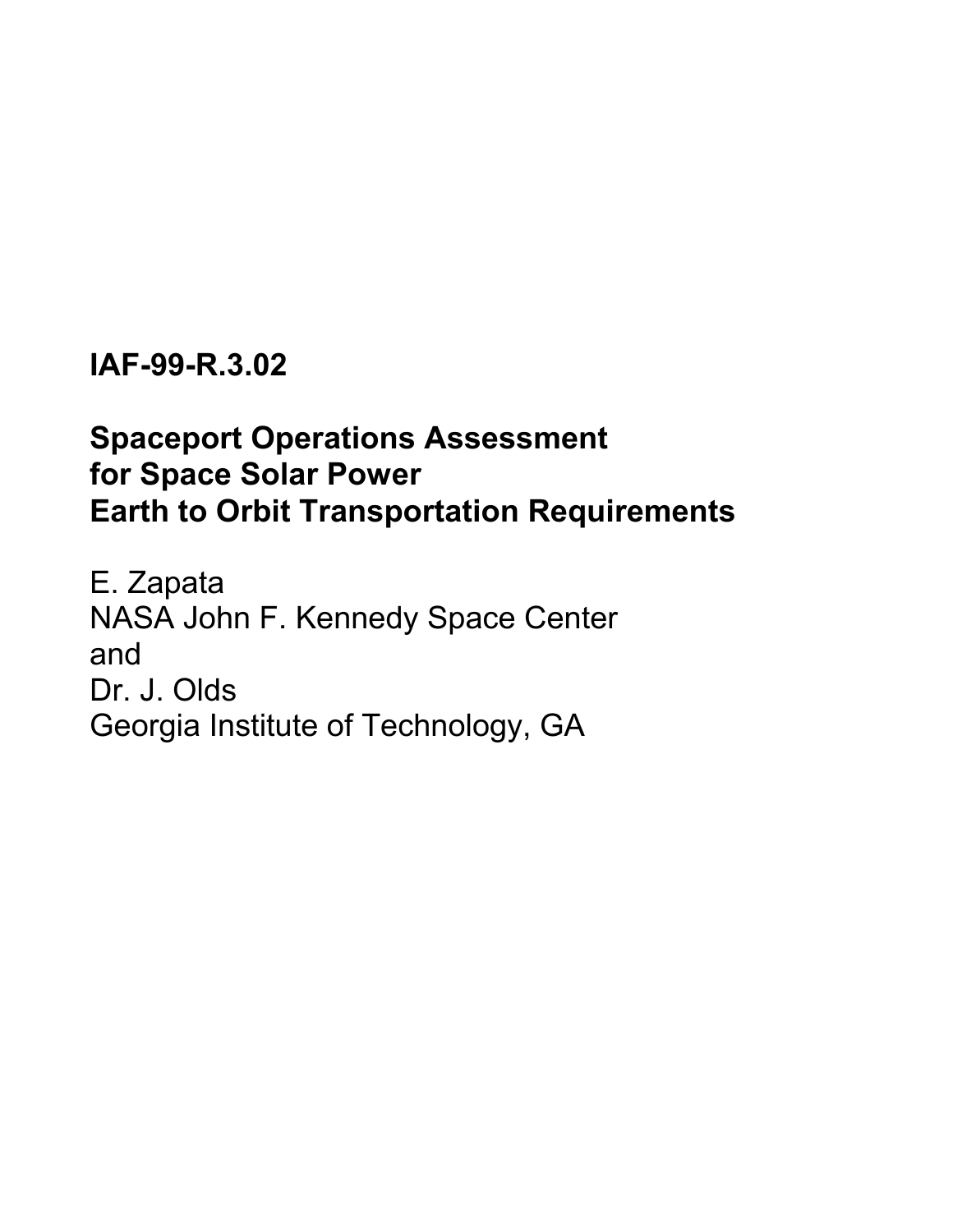## **IAF-99-R.3.02 Spaceport Operations Assessment for Space Solar Power Earth to Orbit Transportation Requirements**

Edgar Zapata Dr. John Olds

 Shuttle Engineering Assistant Professor, School of Aerospace Engineering NASA John F. Kennedy Space Center Georgia Institute of Technology Florida, USA Georgia, USA

## **1 ABSTRACT**

This paper presents a spaceport-focused operations assessment within the context of Earth to orbit (ETO) transportation requirements to support a major Space Solar Power (SSP) satellite deployment initiative. These requirements include the delivery of over 15,000 metric tons to orbit per year at *prices* to the SSP system developer of only \$400/kg (approx. \$181 per pound). The highly reusable space transportation systems optimized around this overriding objective will be described. This process of optimization has included not only the flight vehicles, but just as importantly, the interaction of a flight system with its ground infrastructure (the spaceport). Modeled interactions included the flight vehicle's facilities and ground support equipment requirements and costs resulting from ground operations (processing labor, replacement hardware items, propellants, etc.). Key outputs from the spaceport model included vehicle ground processing time and resultant impacts on overall fleet size.

The process of optimizing these systems and the resulting implications to costs of factors such as reliability, life and margin, and complexity, will also be explained. The model used to predict the effect of designs on ground systems and the resulting costs will be reviewed. It will be shown that investments in infrastructure as well as flight

-

systems will be necessary to meet the SSP price goal of \$400/kg.

## **INTRODUCTION**

From 1995 through 1998, NASA conducted a reexamination of the concept of Space Solar Power. The principal objective of this fresh look study was to:

 "determine whether a solar power satellite and associated systems could be defined that could deliver energy into terrestrial electrical power grids at prices equal to or below ground alternatives in a variety of markets, do so without major environmental drawbacks, and which could be developed at a fraction of the initial investment projected for the reference System of the late 1970s."



FIGURE 1. SSP Suntower and ETO Vehicle.

<sup>&</sup>lt;sup>1</sup> Copyright © 1999 by the American Institute of Aeronautics and Astronautics, Inc. No copyright is asserted in the United States under Title 17, U.S. Code. The U.S. Government has a royalty-free license to exercise all rights under the copyright claimed herein for Governmental purposes. All other rights are reserved by the copyright owner.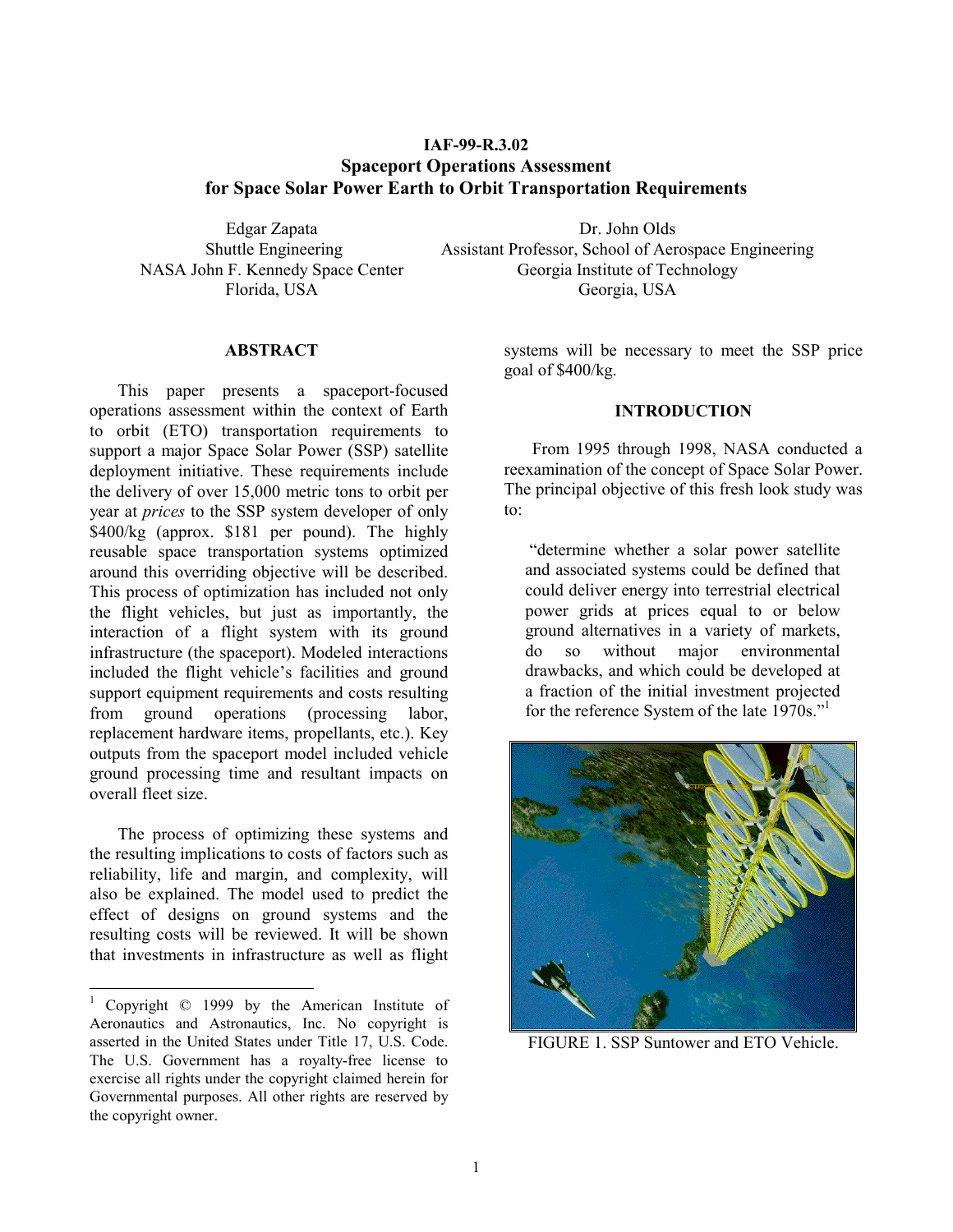

FIGURE 2.0. SSP reverse allocation of requirements, including the space transportation system.

Such a system is envisioned in Figure 1.0 (the Suntower). The requirement that the new concept have a "fraction of the initial investment" of the 1970's reference SSP system is a recognition of the significance that ETO costs have on the overall economics of SSP. That is, transportation costs (ETO and in-space transfer vehicles) are a major contributor to the overall life cycle cost of SSP. An economic rollup of contributing costs for an economically successful SSP venture is given in Figure 2.0. In order to meet a power delivery price of approximately 5 U.S. cents per KW-hr, the purchase *price* for ETO delivery services must be no more than \$400/kg of payload. This aggressive target represents a factor of 20 reduction over today's ETO launch prices.

A joint NASA-university study team was formed to investigate ETO launch vehicle options for meeting the \$400/kg price goal for SSP. The question to answer was:

 "Is it feasible to create ETO transportation systems, within the next generation, that can meet mass delivery and price requirements of SSP, while still returning an acceptable economic return to the launch vehicle developer/operator?"

Table 1 gives the annual SSP mass requirements used for the current study. The resultant annual flight rates for two different launch vehicle payload capabilities (20 MT per flight and 40 MT per flight) are also given. Note that initial vehicle studies considered vehicles capable of delivering 20 MT payloads to LEO. The final configurations selected were capable of delivering 40 MT per flight. The high annual flight rate requirements dictate that candidate vehicles have a high responsiveness, high reliability, and high availability ("almost" airline/airport-like). Limited fleet sizes and spaceport infrastructure will also be required, as vehicle and spaceport non-recurring acquisitions eventually flowdown to recurring costs (primarily via payback of debt). The aggressive *price* goal of < \$400/kg places a requirement on the ETO operator that direct *costs* must be less than about \$200/kg to allow recovery of non-recurring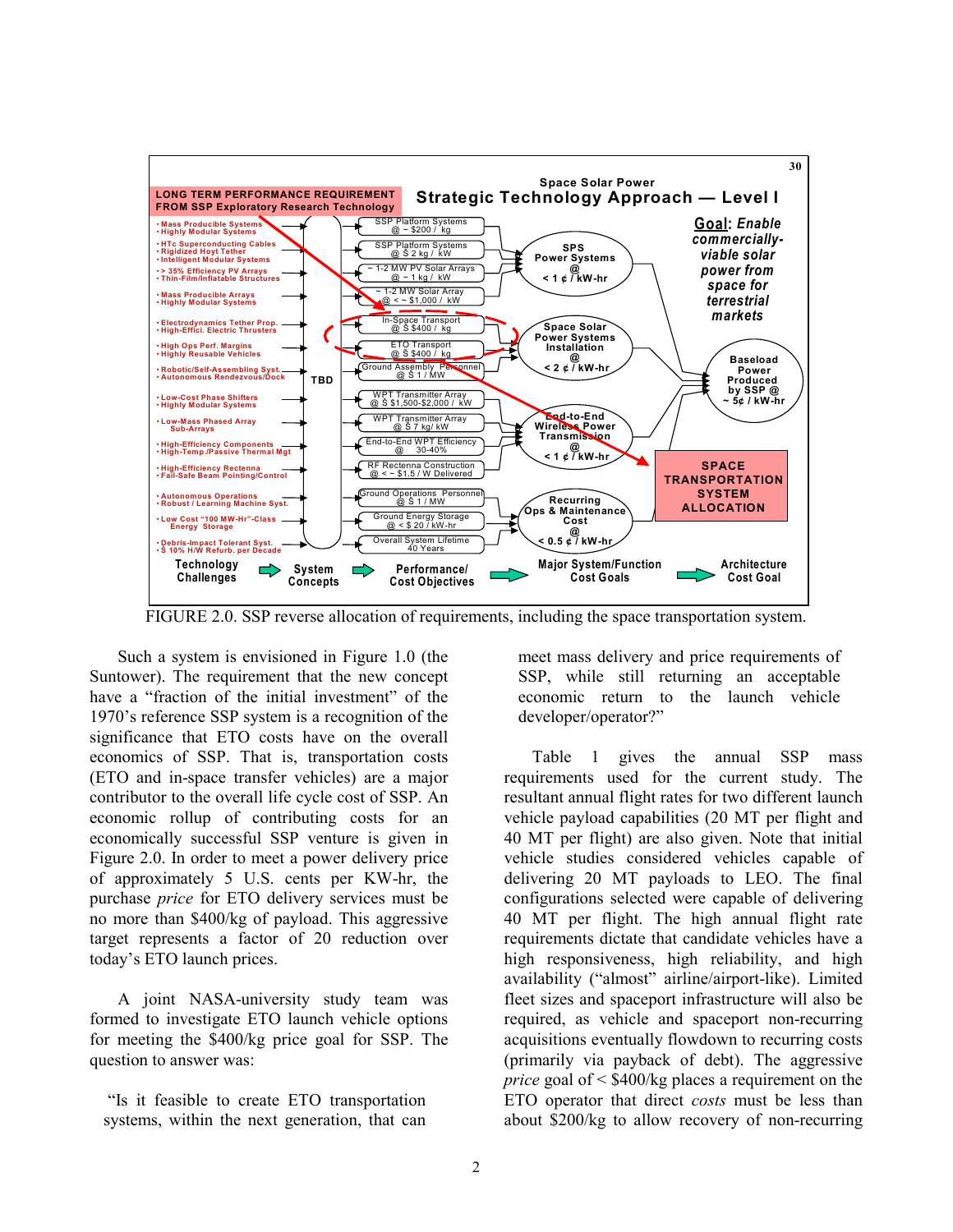TABLE 1.0 ETO Requirements for SSP.

| <b>SSP Tower</b>              | <b>Transportation System</b><br>Requirement                   |
|-------------------------------|---------------------------------------------------------------|
| <b>SSP</b> Deployment<br>Rate | 3 Suntowers per year                                          |
| Mass Delivered                | $\sim$ 15,561 MT per year                                     |
| Delivery Price                | $<$ \$400/kg                                                  |
| ETO Flight<br>Rates           | If 20MT vehicle payload:<br>$\sim$ 780 flights / year minimum |
|                               | If 40 MT vehicle payload<br>$\sim$ 390 flights / year minimum |

costs and produce acceptable rates of return on investment<sup>3</sup>. Note that modeling payload packaging inefficiency will actually increase annual flight rates above the already high "minimums" shown in Table 1.0

## **THE CONCORDE COMPARISON**

As a rather useful point of departure, the operation of an aircraft system such as the Concorde bears some similarity to the type of operations that might be required of an ETO spaceline fleet supporting an SSP customer. Some useful Concorde metrics for benchmark purposes are shown in Table 2.0. Note that the estimated price for a Concorde flight on a simple mass basis is \$76/kg.

For making a better distinction recall that the SSP ETO challenge is to have a price of less than  $$400/kg$  of payload (< $$200/kg$  in direct costs). This price is not far removed from the Concorde revenue (price) of \$76/kg, especially considering:

• Concorde development and vehicle acquisitions were absorbed by the British and French governments allowing the airline operators to have reduced operating costs. Payback of nonrecurring costs are not a part of Concorde operations. If the SSP vehicle did not have to recover most of its up front investment costs (fleet acquisition), its direct cost and price could be closer together (i.e. price closer to \$250 - \$300/kg).

• A trip distance more analogous to that of an ETO vehicle (at least as far as "round the world"<sup>4</sup>) could be 4 to 5 times the base Concorde price in Table 2.0. This would be in the same range as the price targeted for the SSP ETO systems.

TABLE 2.0 Concorde measures for comparison.

| Concorde <sup>2</sup> |                                                                                                                                                                                       |  |  |  |
|-----------------------|---------------------------------------------------------------------------------------------------------------------------------------------------------------------------------------|--|--|--|
|                       | Size of fleet = $14$ (British Airways 7, Air France 7)                                                                                                                                |  |  |  |
|                       | Cost per flight, New York to London $\sim $10,000$<br>(U.S. dollars) per passenger                                                                                                    |  |  |  |
|                       | Number of passengers $= 100$                                                                                                                                                          |  |  |  |
|                       | Maximum payload $\sim$ 13.2 MT (29,000 lbs)                                                                                                                                           |  |  |  |
|                       | Dry weight $\sim$ 92.2 MT (203,000 lbs)                                                                                                                                               |  |  |  |
|                       | Revenue/flight $\sim$ \$1M                                                                                                                                                            |  |  |  |
|                       | Revenue/kg = $\sim$ \$76/kg (\$34/lb), this is a price, not<br>cost                                                                                                                   |  |  |  |
|                       | Average flights per year per vehicle since first flight<br>$\sim$ 250 (G-BOAA, s/n 206, first flight Nov. 75,<br>counting only supersonic cycles, actual landings<br>slightly higher) |  |  |  |

## **PREVIOUS WORK – THE HRST STUDY**

In late 1998, NASA completed the Highly Reusable Space Transportation (HRST) system study. Its goals were similar to the requirements later synergistic with SSP needs. The study objective was the definition of reusable space transportation systems, concepts and technologies capable of achieving a two order of magnitude reduction in direct launch costs relative to today's expendable launch vehicles. Approximately 20 concepts were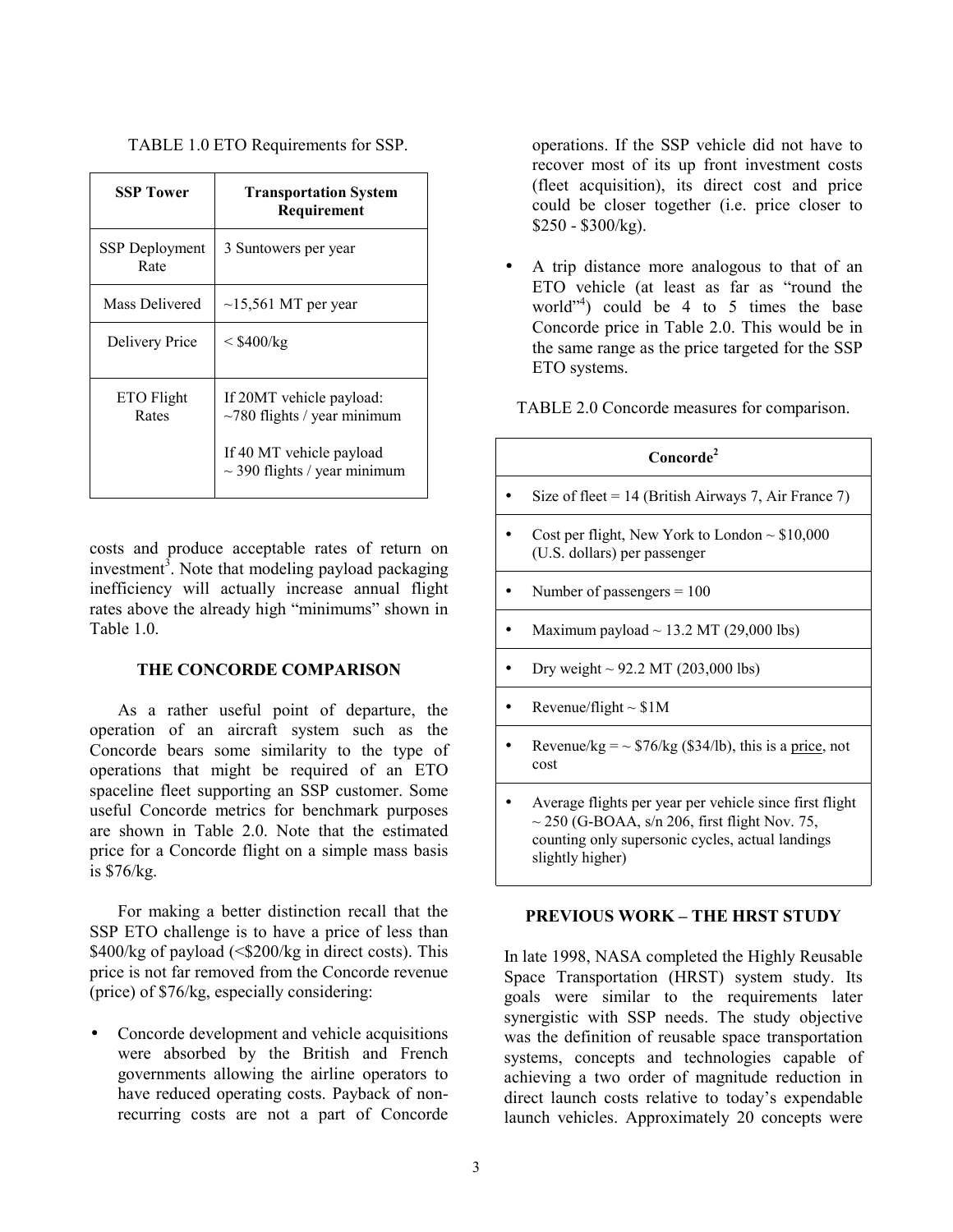examined in the 20 MT – 40 MT payload range. The study concluded that rocket-based combinedcycle (RBCC) approaches "offer significant near term potential toward achieving HRST objectives of cheap access to space at [costs of] \$100 to \$200/lb of payload<sup>5</sup>". These concepts set the stage for further refinement in light of the specific needs of Space Solar Power satellite deployment.

## **MODELING FOR OPERATIONS**

Advanced simulation and modeling is required to consistently, traceably and confidently predict operations costs for future ETO systems. This modeling should combine not only data but expert knowledge in an iterative process of evolving the ETO concepts and technologies based on

operational, performance, and economic requirements. Derived from work undertaken on the HRST study, a model was employed that:

- Utilizes only a conceptual-level of systems definition to avoid requiring highly detailed subsystem data from vehicle designers
- Includes comprehensive cost breakdowns so as not to neglect "hidden costs"
- Generates maximum expected annual flight rate capability for a single airframe to allow analysts to predict overall fleet size required to meet a given mission model

This new model is called the Architectural Assessment Tool – enhanced  $(AATe)$  $\mathbb{O}^6$ .



FIGURE 3.0 The *Argus* RBCC SSTO concept, launch assisted with Magnetic Levitation System & Sled. A super-charged (with fan) ejector ramjet with a (relatively) low Mach transition number of 6 to all-rocket mode.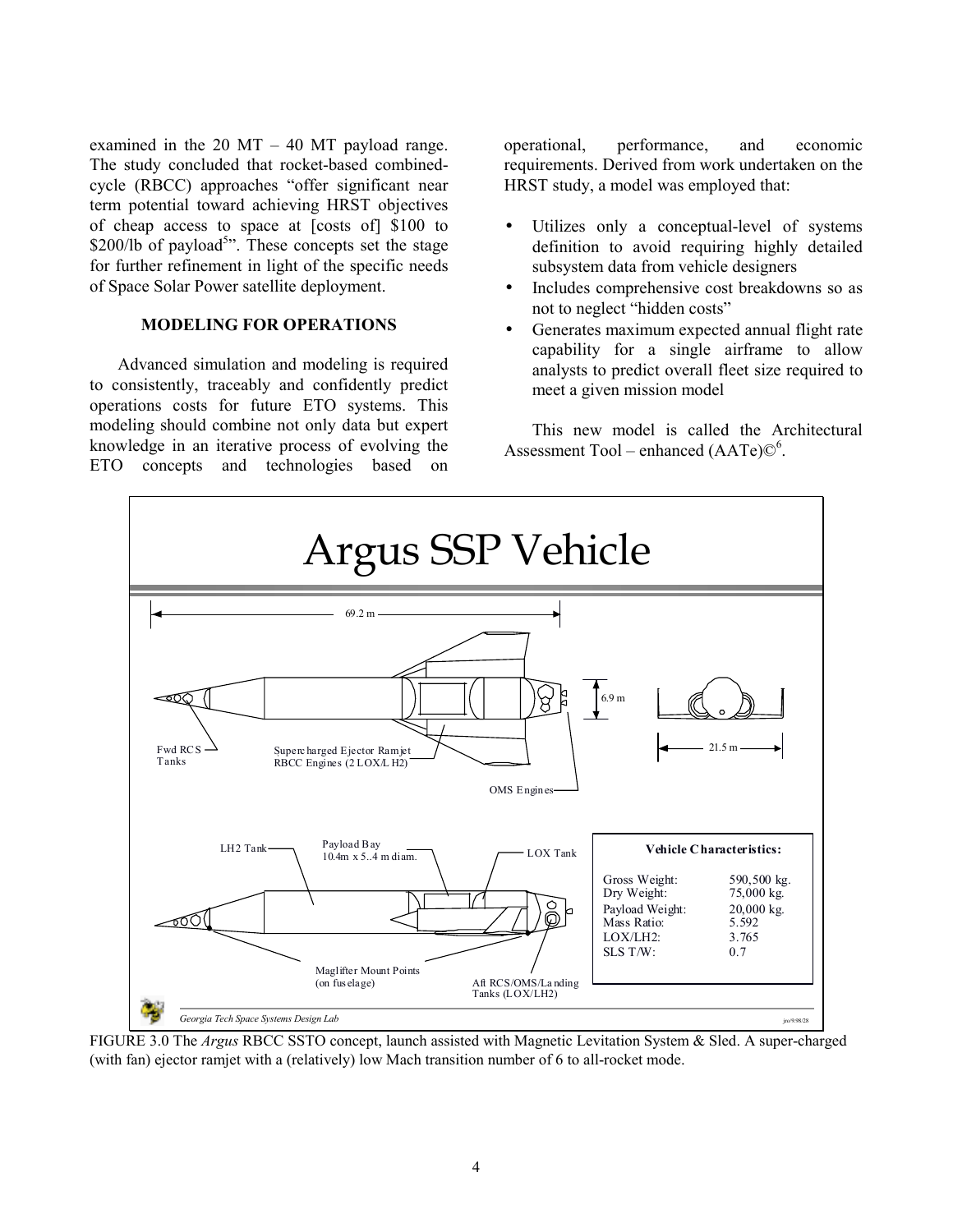

FIGURE 4.0 The *Hyperion* concept, a horizontal take-off RBCC SSTO concept, with a Mach 10 (scramjet) transition to all-rocket mode. Loiter capability on return given by the addition of ducted fan engines.



FIGURE 5.0 The ACRE-92 concept, a vertical take-off rocket SSTO utilizing 5 advanced LOX/LH2 rocket engines with a high (92:1) thrust-to-weight ratio.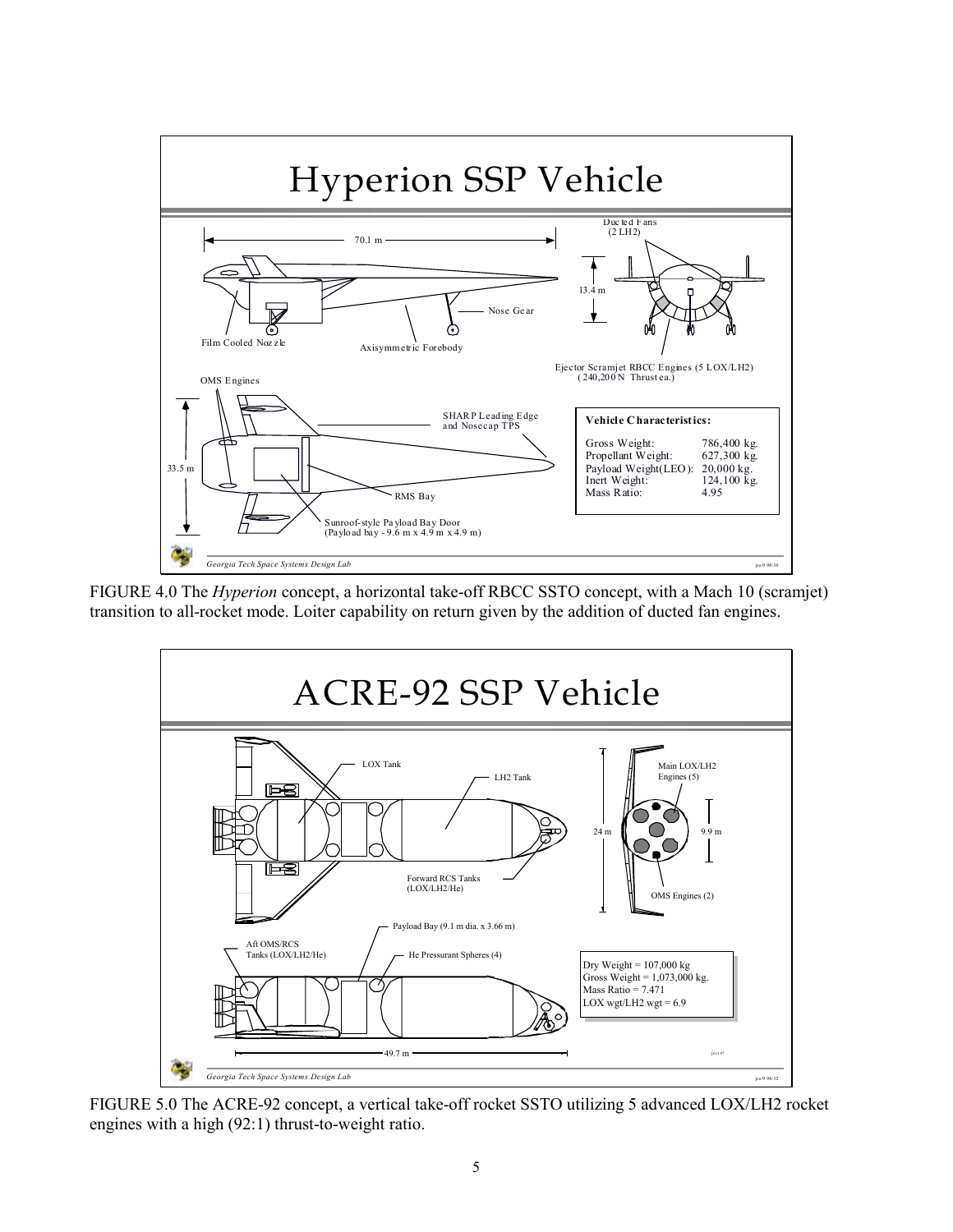

FIGURE 6.0 What if the Shuttle supported SSP?

Three early vehicle concepts were considered for the current SSP mission, based on being the most promising from the HRST study. These candidate concepts include an advanced single stage rocket and two RBCC airbreather concepts. The initial 20 MT payload versions are shown schematically in Figures 3.0, 4.0, and 5.0.

Other concepts not included here, such as a horizontal take-off rocket SSTO with low speed launch assist, have some similar features as those shown previously. Note that the initial SSP concepts were designed to deliver 20 MT payloads to a 300 km circular orbit. Subsequent SSP design studies suggested that 40 MT payloads might even be more economically attractive! These are not small payloads. For comparison, the U.S. Space Shuttle is capable of delivering about 25 MT to LEO.

#### **SHUTTLE AS REFERENCE**

For a relative understanding of the challenge at hand, and of what would be the implications for costs, an assessment is included here with Shuttle as cargo delivery for SSP.

Assuming:

- No changes in basic design of orbiters or facilities.
- Holding the SSP flight rate and payload capability as a fixed requirement and calculating the resultant operating cost

Figure 6.0 details the implications of such an approach. The "saw-tooth effect", the effect of adding ground facilities (costs) incrementally to keep ahead of demand, would also be apparent for any new concepts that could conceivably support SSP on flight rate, payload, AND costs. The growth of facilities is not per se limited for SSP ETO concepts. In so far as concepts can achieve fast turnarounds with little manpower costs, new facilities, even into the \$1B to 3B range, could be amortized over the life of the vehicles and over every customer payable flight.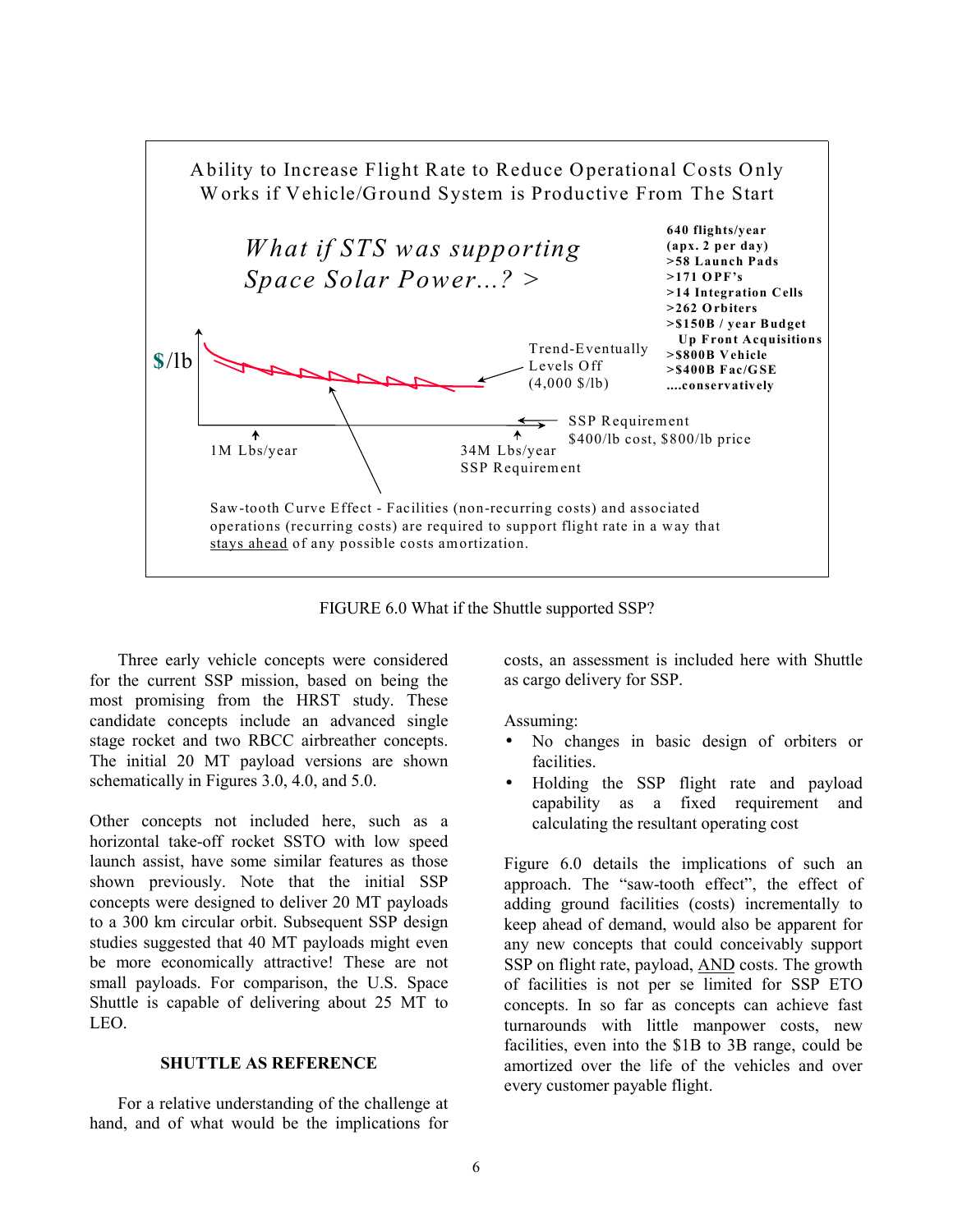#### **ASSESSMENT PROCESS**

The original concepts as proposed required improvement in order to begin to meet SSP goals. Early HRST assessments ranged from 10 to 20 flights per year per vehicle for such concepts as *Argus*, ACRE and *Hyperion*. This single vehicle flight rate translates to a calendar time of about one month to two weeks between launches of a given airframe. For a representative flight rate of 500 flights per year for the entire fleet, a fleet size of 25 – 50 vehicles would be required to accomplish the SSP deployment mission. This large fleet leads to prohibitive non-recurring costs and a poor overall

economic performance for the RLV developer<sup>3</sup>. Clearly a better vehicle utilization rate was needed in order to meet the goal of \$400/kg price and still make money for the RLV developer.

An iterative process between vehicle designers at Georgia Tech and ground operations experts at Kennedy Space Center was used to identify promising areas of possible improvement in the vehicle designs. The iterative design process considered factors as shown in Figure 7.0. The AATe© tool was a valuable aid in assessing expected operations gains from various design changes.



FIGURE 7.0 Factors considered in improving a conceptual space transportation systems operations, including non-recurring operations impacts such as one-time, non-recurring costs of facilities and GSE as well as recurring operations costs, such as labor and materials. INTEGRATION, RELIABILITY / SAFETY, & OPERATIONS / ENVIRONMENT groups, as well as other factors such as life, weight and size, and operational variables.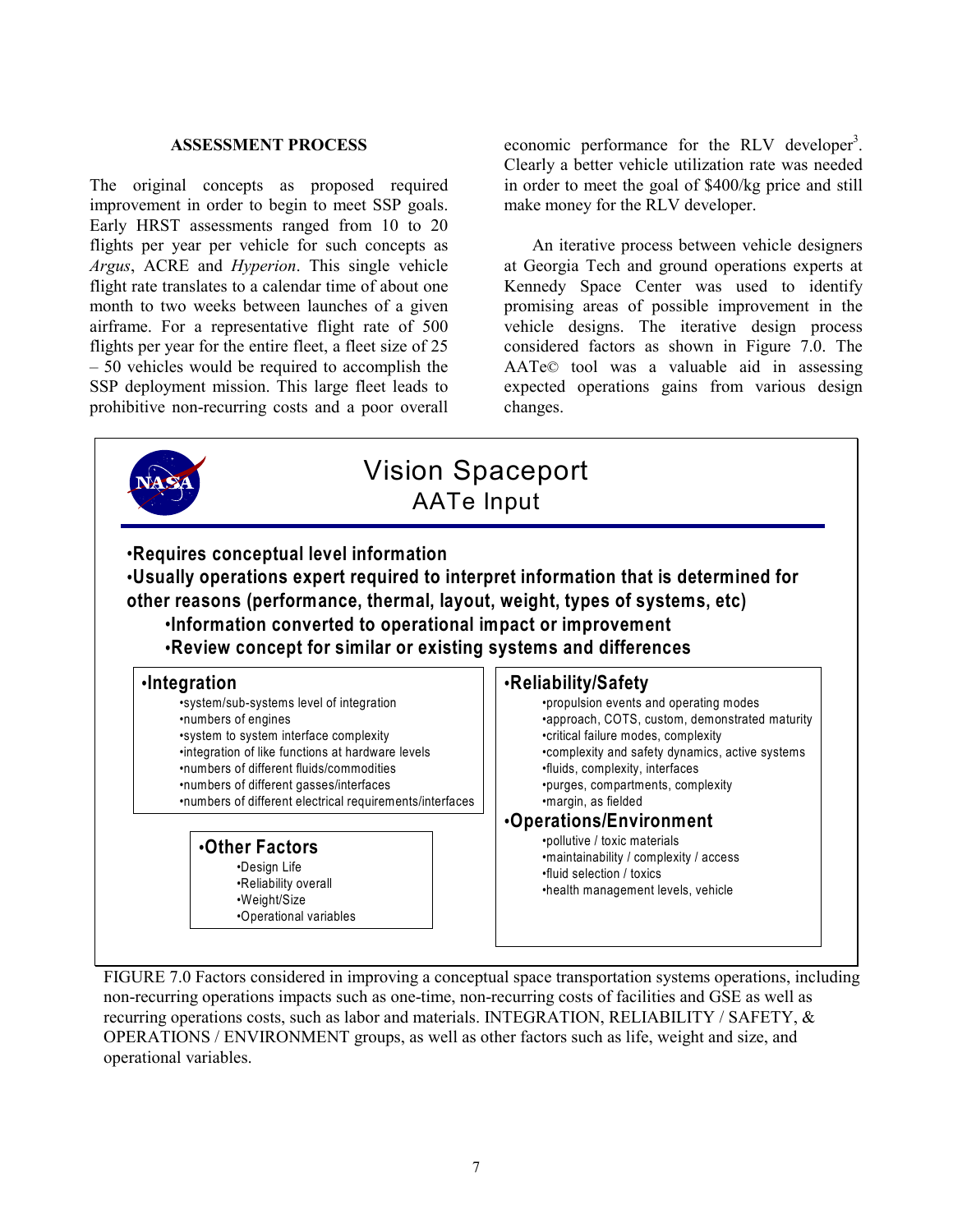Key changes were made to the vehicle designs via the addition of "robustness" margin on primary structural components (reducing inspection time), derating engine performance to 90% of nominal (extending engine life), and using commercial-ofthe-shelf (COTS) actuators and subsystems (reducing inventory costs). Main propulsion system functions were combined where possible. Noncommon fluids were eliminated. On *Hyperion*, loiter engine count was reduced and forebody purges were eliminated.

## **OPERATIONS ASSESSMENTS**

An operational assessment of the vehicles considered here would proceed as shown in Figure 8.0. Key design features that bear indirectly on operational factors such as cost or cycle times include, among others:

- Numbers and layout of engines?
- Numbers and layout of tanks?
- Thermal Protection System (TPS) assessment?
- Is active cooling required on the airframe?
- What is the maximum airbreathing Mach number?
- Are sub-systems being integrated or are many stand-alone type systems proliferating?
- Is there a crew?
- Are common functions being matured to modularize and integrate?

This assessment process is used to guide conceptual designer choices in the proper direction for improving operations. The ability to determine a "sense of direction" and a likelihood of achieving objectives (cost and flight rates) *IF* assumptions (design, technology, payload) are in fact achieved, was precisely one of the goals in having created the AATe© tool.



FIGURE 8.0 Inputs & Outputs for an operational assessment of proposed Earth-to-Orbit space transportation.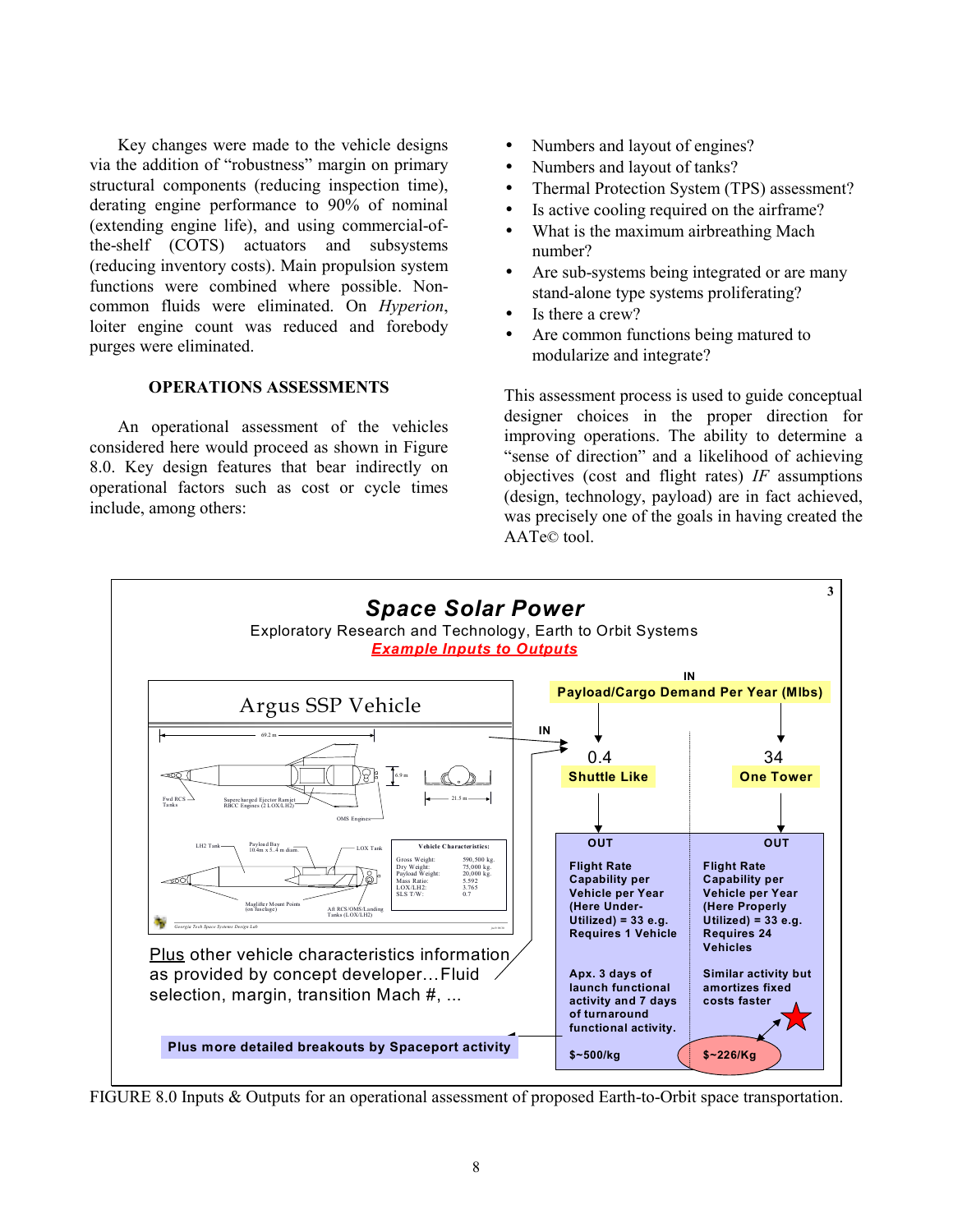

FIGURE 9.0 Shuttle resources; labor on the world's first and only operational reusable space transportation system. These are DIRECT Man-hours per orbiter flow, OPF (orbiter processing facility) Orbiter activity only. Does not include SSME (Space Shuttle Main Engine) or OMS/RCS (orbital maneuvering system/ reaction control system) Offline Work, ET, SRB, MLP, or Pad. STS-85 Snap-shot (late 1997). Total~140,000 Mhrs.

Note that conceptual vehicle designers are not typically accustomed to thinking about the operations impacts of their design choices. Instead, maximum performance, minimum gross weight, or minimum dry weight are often primary design objectives. A change toward the use of COTS subsystems for example adds weight and size to the design. It is only through the use of a tool like AATe© that the net positive effect on fleet size (and thus cost) is determined.

The assessment of any future system requires an understanding of current systems that will have a historical linkage. Shuttle, AATe©'s anchor system, was originally proposed as a system with a 10 to 15 flight per year capability per vehicle. Costs were to be 10's and not 100's of millions per flight. Actual results were about 2 to 3 flights per year per vehicle. Although marginal costs are actually quite competitive today (if anyone was allowed to pay just the \$80 to \$90M marginal) large fixed infrastructure contributes to overall average costs per flight of over \$300M per flight. A review of Shuttle resource intensiveness by sub-system is shown in Figure 9.0.

The challenge in ETO for SSP is how to define systems taking not over 100 days per vehicle to turnaround, but instead about 1 week, or less. (A quick calculation could show that the direct labor that might be available for the SSP ETO would be on the order of only a thousand labor hours)

#### **SSP ETO OPERATIONS RESULTS**

The iterative process of improving the initial HRST vehicle designs was conducted for all three candidate vehicles. NASA used AATe© to identify key design sensitivities for each vehicle concept, then recommended the changes to Georgia Tech vehicle designers. When the change implied a weight addition, the vehicle designers resized the new, heavier vehicle to meet the payload delivery requirements and sent the results to NASA to confirm that the operational benefits were still in place. In most cases the weight increases were small (10% - 15%) compared to the operability gains measured in increased flight rates per vehicle (faster turnaround time). The operational assessments of the concepts previously outlined, as updated for AATe© version 1.0, are given in Table 3.0. The data is in expected flights per airframe per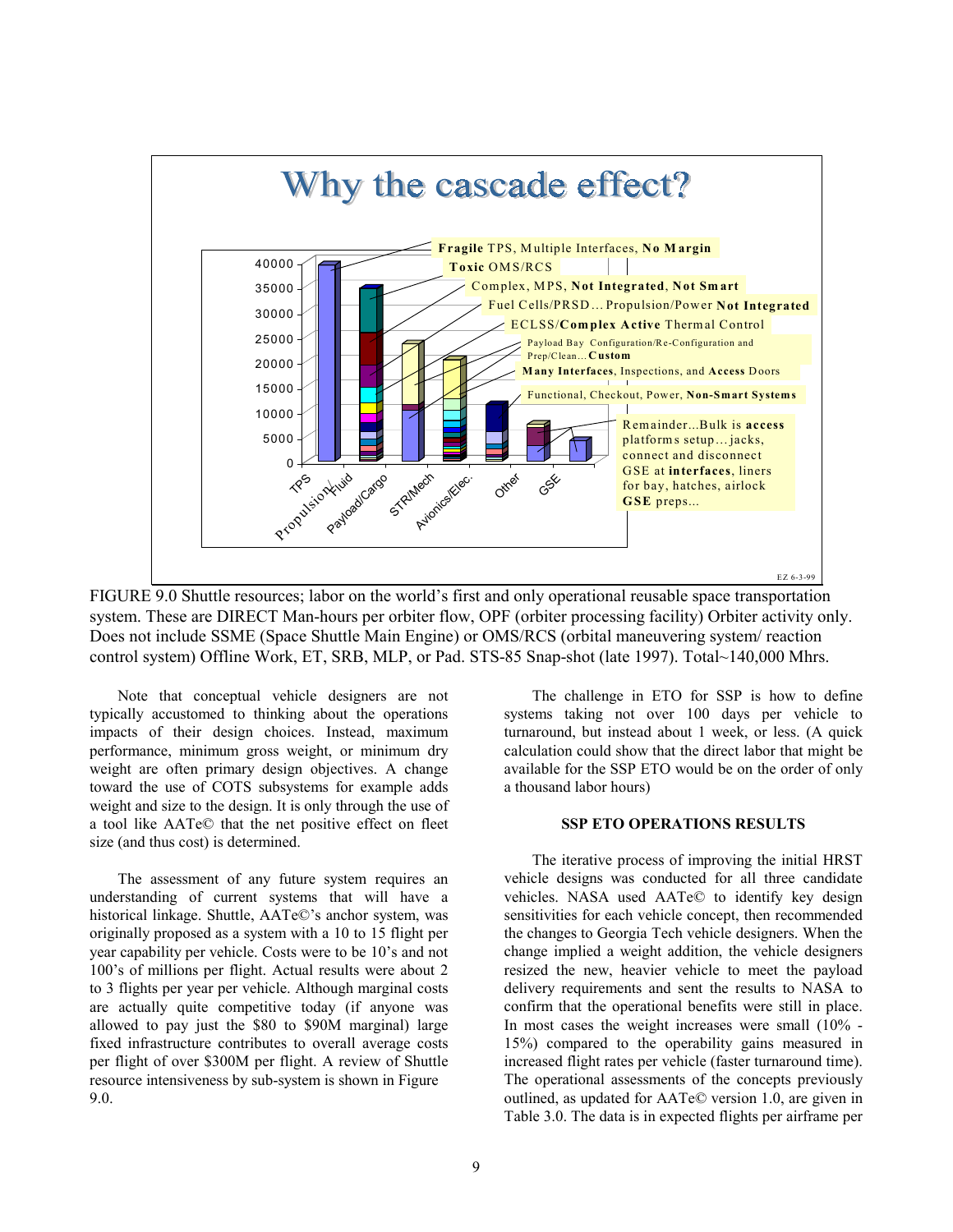| Concept         | <b>Initial</b><br>(HRST)<br>Flight<br><b>Rates</b> | <b>Improved</b><br>(SSP) Flight<br><b>Rates</b> | % Gain |
|-----------------|----------------------------------------------------|-------------------------------------------------|--------|
| Argus           | $\sim$ 21/year                                     | $\sim$ 46/year                                  | 220%   |
| <i>Hyperion</i> | $\sim$ 12/year                                     | $\sim$ 35/year                                  | 290%   |
| ACRE-92         | $\sim$ 13/year                                     | $\sim$ 34/year                                  | 260%   |

TABLE 3.0 SSP Operability Improvements.

year. Higher numbers are best and result in lower fleet size requirements to meet a given mission model.

These assessments were total system assessments capturing vehicle and ground activity. The entire "spaceport" as a function of people, facilities, equipment and vehicles are included. These spaceport "modules" modeled in AATe © comprised 12 areas of costs with 4 also being actual cycle time delimiters. These were:

- PAYLOAD / CARGO PROCESSING
- TRAFFIC / FLIGHT CONTROL FACILITIES
- LAUNCH (Cycle Time Contributor)
- LANDING / RECOVERY (Cycle Time Contributor)
- TURN AROUND (Cycle Time Contributor)
- INTEGRATION (Cycle Time Contributor)
- DEPOT / MAINTENANCE
- SUPPORT / INFRASTRUCTURE
- CONCEPT UNIQUE LOGISTICS
- OPERATIONS AND MANAGEMENT
- **EXPENDABLES**
- COMMUNITY INFRASTRUCTURE

It is important to note the outcome of such assessment is not "exact". There is a significant amount of uncertainly in the modeling process. Can we really determine whether it's exactly 34 or is it 35 flights per airframe per year for ACRE-92? Rather, the goal is to use available the data, the knowledge base, and the expert assessment of the impacts of the design changes to the vehicle to support the sense of direction that the new vehicle would represent some degree of improvement over the initial 13 flights per year result

#### **ECONOMIC RESULTS**

The new operations data in Table 3.0 was used in an overall economic model of the SSP ETO deployment problem<sup>3</sup>. Note that subsequent design studies determined that larger payloads (40 MT vs. 20 MT) would be advantageous for the RLV developer and

operator. Larger payloads reduce annual flight rate and therefore reduce fleet size. At the same time, the larger payload results in a larger, more expensive flight vehicle, but the overall trade favors the larger payload. Representative results for the 40 MT *Argus* SSP concept are given in Table 4.0 for the baseline 30 year SSP mission<sup>3</sup>. Note that the internal rate of return is shown to an attractive 22% for this venture even with a very low price of only \$400/kg for cargo delivered. Prices are in 1999 US dollars.

| TABLE 4.0 SSP Economic Results for Argus. |  |  |  |
|-------------------------------------------|--|--|--|
|-------------------------------------------|--|--|--|

| Argus                                            | <b>Result</b>    |
|--------------------------------------------------|------------------|
| <b>Fleet Size</b>                                | 14               |
| Peak Flight Rate                                 | 491 flights/year |
| Payload Launch Price                             | \$400/kg         |
| Total Flights in Model                           | 13,514           |
| <b>Total SSP Mass</b><br>Delivered (30 yr.)      | 513,513 MT       |
| <b>Total SSP Revenue</b>                         | \$205.4 B        |
| <b>Best Ops Cost</b>                             | $$2.43$ M/flight |
| <b>Fleet Procurement Cost</b>                    | \$14.0 B         |
| Net Life Cycle Cost to<br>RLV developer/operator | \$75.1 B         |
| Internal Rate of Return                          | 22.03%           |

These results are highly dependent on the assumptions and contributing costs factors used. A key conclusion of the SSP study was that up front costs (nonrecurring costs) have a significant impact on the economic return on investment for the RLV developer. *Argus* is a launch assist concept. For the present study, it was assumed that a government entity (federal or state) would provide the ground infrastructure for the spaceport (including the Mag-Lev track system). To further reduce up-front costs, the government was also assumed to be a cost sharing participant in the vehicle and engine development programs (bearing 20% of the airframe development and 100% of the engine development). In addition, it was assumed that the RLV developer would be eligible for a low interest rate, government backed loan of only 7.5% to support vehicle development and fleet acquisition. These assumptions have a significant effect on the economic success of this program. In all cases, the RLV developer and operator was required to pay 100% of hardware acquisition, operations, and financing costs.